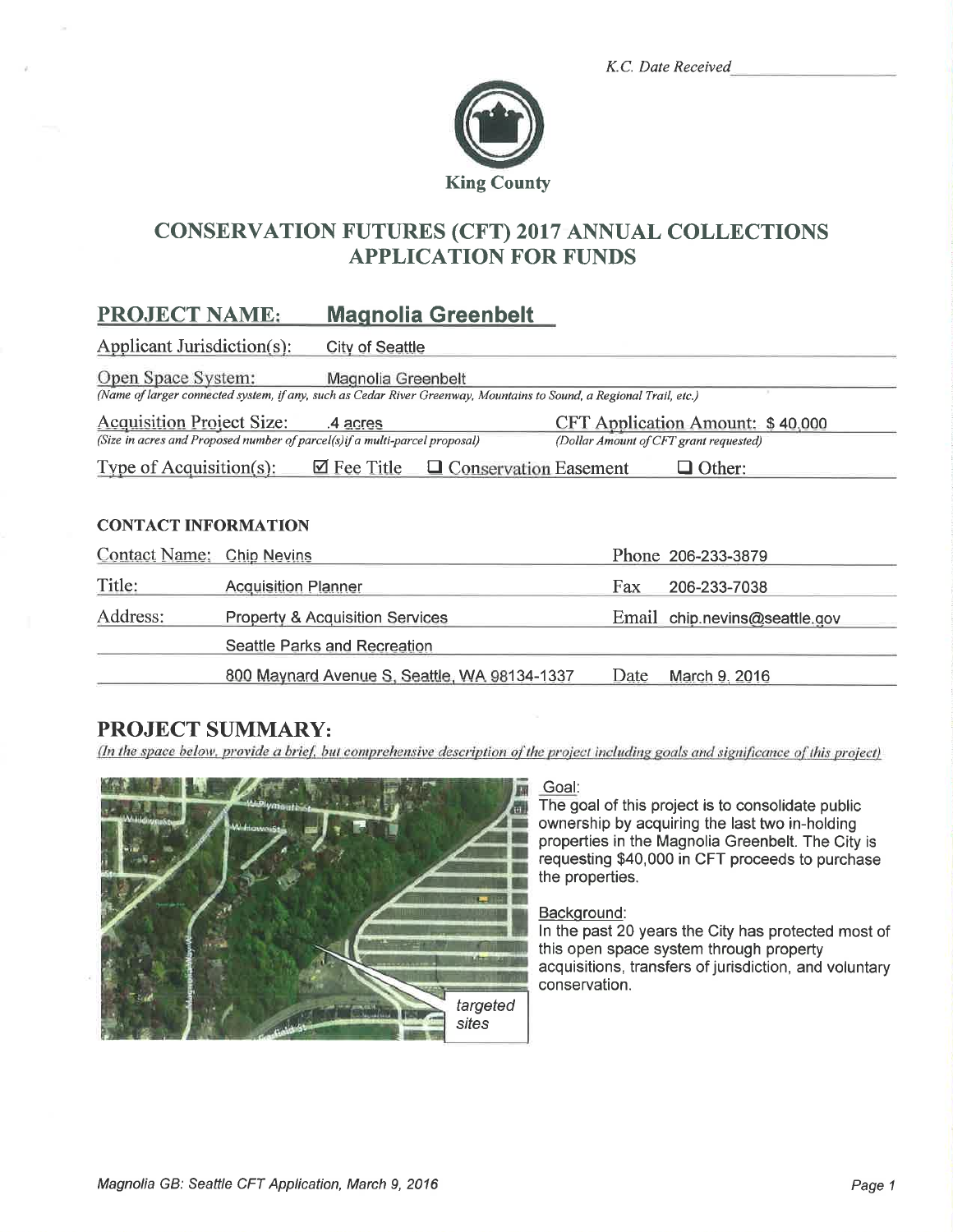### 1. OPEN SPACE RESOURCES

Please review the attached evaluation criteria. For the **proposed acquisition parcel(s)**, please (1) mark only those criteria that apply, and (2) thoroughly, yet succinctly describe in the space below how the proposed acquisition satisfies each marked criteria.

- $\boxtimes$  A. Wildlife habitat or rare plant reserve
- $\Box$  B. Salmon habitat and aquatic resources
- Ø C. Scenic resources
- $\boxtimes$  D. Community separator
- $\Box$  E. Historic/cultural resources
- $\boxtimes$  F. Urban passive-use natural area/greenbelt
- Ø G. Park/open space or natural conidor add.
- $\Box$  H. Passive recreation opportunity/unmet needs



A. The purchase of the target properties will consolidate Parks ownership and enhance a wildlife corridor in one of Seattle's greenbelts. This area is home to small mammals and is used by a variety of bird species.

C. The target property is part of the scenic forested hillside above Port of Seattle property, which is visible from the Magnolia Bridge.

D. These properties are part of an important wooded buffer between the industrial uses in lnterbay and the residential neighborhood at the top of the hill.

F. Current City holdings in the Magnolia Greenbelt total 2.7 acres. The target properties fill the

remaining gaps in public ownership and would help preserve an important urban wildlife corridor

G. See F. above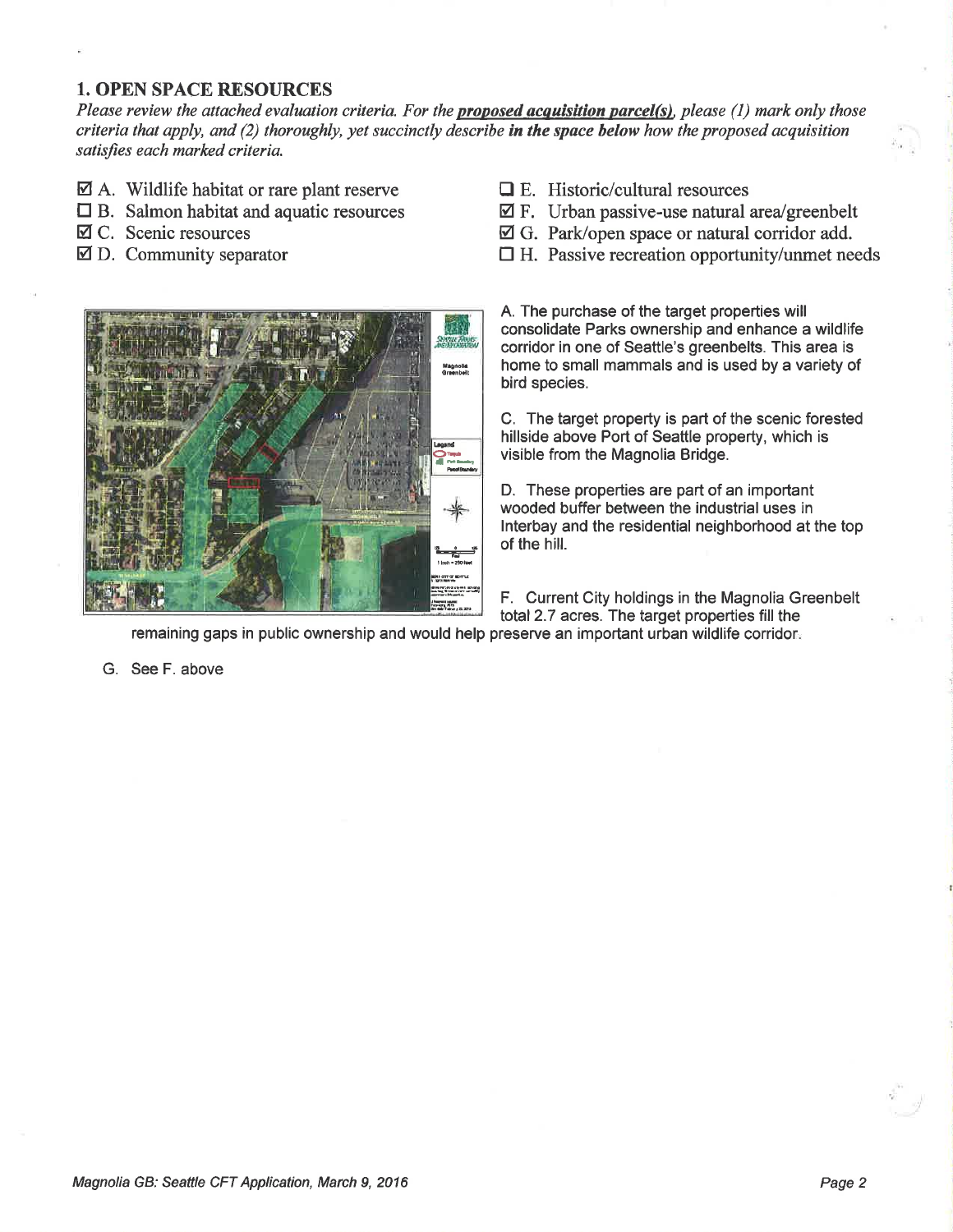## 2. ADDITIONAL FACTORS

For the **proposed acquisition parcel(s)**, please (1) mark all criteria that apply, and (2) thoroughly, yet succinctly describe in the space below how the proposed acquisition satisfies each marked criteria.

- $\Box$  A. Educational/interpretive opportunity
- $\boxtimes$  B. Threat of loss of open space resources
- $\overrightarrow{a}$  C. Ownership complexity/willing seller(s)/ownership interest proposed
- $\boxtimes$  D. Partnerships Describe any public or private partnerships that will enhance this project:
- $\overline{\mathbf{Z}}$  E. Is the property identified in an adopted park, open space, comprehensive, or community plan?
- $\Box$  F. Transferable Development Credits (TDC) participation
- B. The properties are critical for the connectivity of the greenbelt. Although the development threat is low due to access challenges, if they were developed it would severely impact the integrity of the greenbelt.
- C. The City tried to acquire these properties in the early 1990's and the owners were not interested at the time. We have contacted them again and are waiting response.
- E. As part of the Magnolia Greenbelt, the property is included in Seattle's Green Spaces Policy and in Seattle's Parks and Recreation 2011 Development Plan.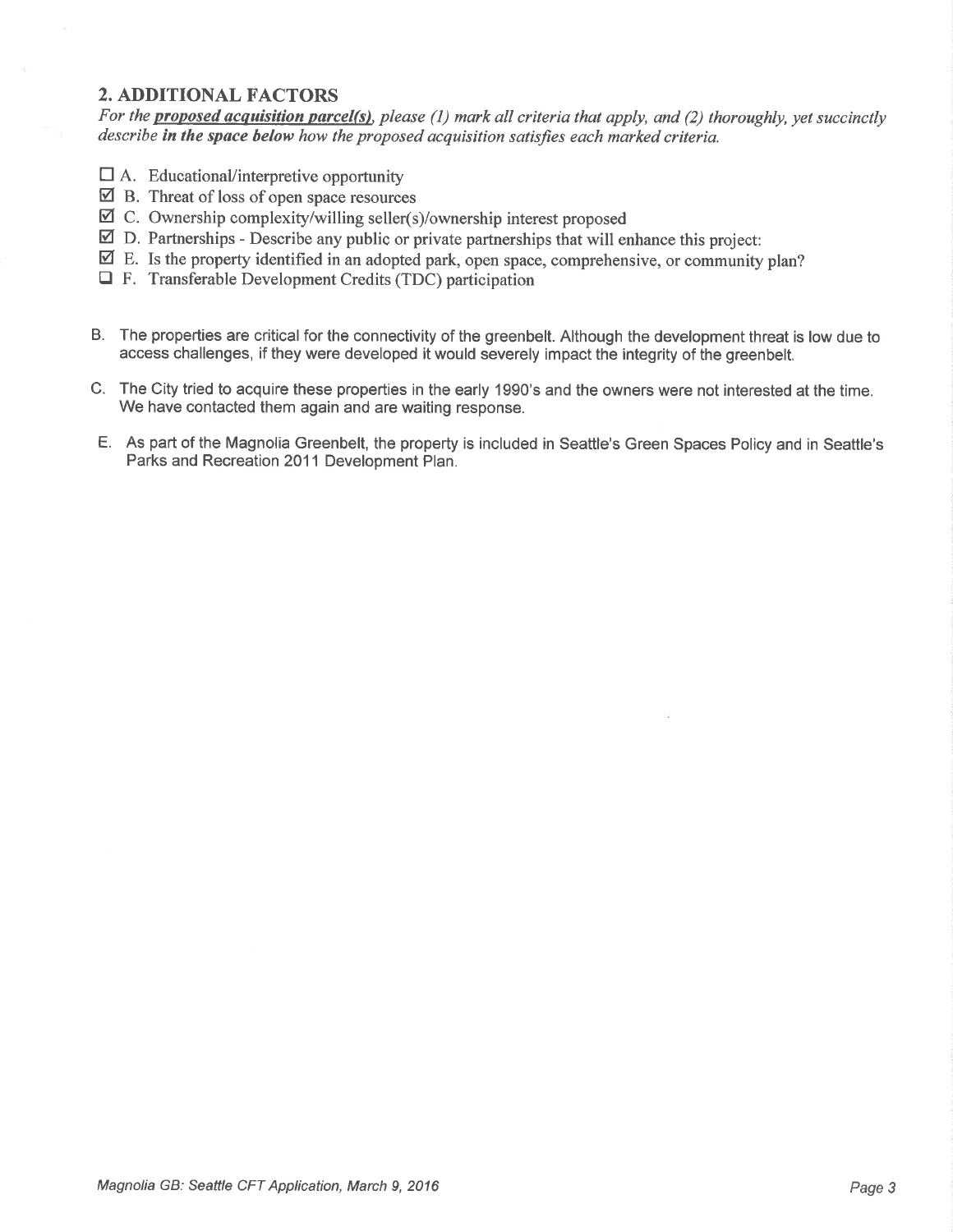### 3. STEWARDSHIP AND MAINTENANCE

How will the property be stewarded and maintained? Does the property lend itself to volunteer stewardship opportunities? How will ongoing stewardship and maintenance efforts be funded?

Seattle Parks will maintain the park as part of the Magnolia Greenbelt.

### 4. PROJECT BUDGET

| 1) TOTAL CFT APPLICATION AMOUNT <sup>a</sup> | CFT: \$40,000 |
|----------------------------------------------|---------------|
| 2) TOTAL PEL APPLICATION AMOUNT <sup>b</sup> | PEL:          |

\*Allowable acquisition costs (Ordinance 14714): The disbursement offunds shall be made onlyfor capital project expenditures that include costs of acquiring real property, including interests in real property, and the following costs: the cost of related relocation of eligible occupants, cost of appraisal, cost of appraisal review, costs of title ínsurance, closing costs, pro rata real estate taxes, recording fees, compensating tax, hazardous waste substances reports, directly related staff costs and related legal and administrative costs, but shall not include the cost of preparing applications for conservation futures funds.

### Estimation of property value:

Briefly describe how land values have been estimated, i.e. appraisal, property tax assessment, asking price, letter of value or other means.

Estimation of property value: Estimate based on comparable sales, subject to an appraisal by independent contract MAI appraiser

| <b>ESTIMATED PROJECT COSTS (dollars)</b>               | (a range may be included) |
|--------------------------------------------------------|---------------------------|
| Total property interest value                          | \$80,000                  |
| Title and appraisal work                               |                           |
| Closing, fees, taxes                                   |                           |
| Relocation                                             |                           |
| Hazardous waste reports                                |                           |
| Directly related staff, administration and legal costs |                           |
| <b>Total Project Costs (CFT and other funds)</b>       | \$80,000                  |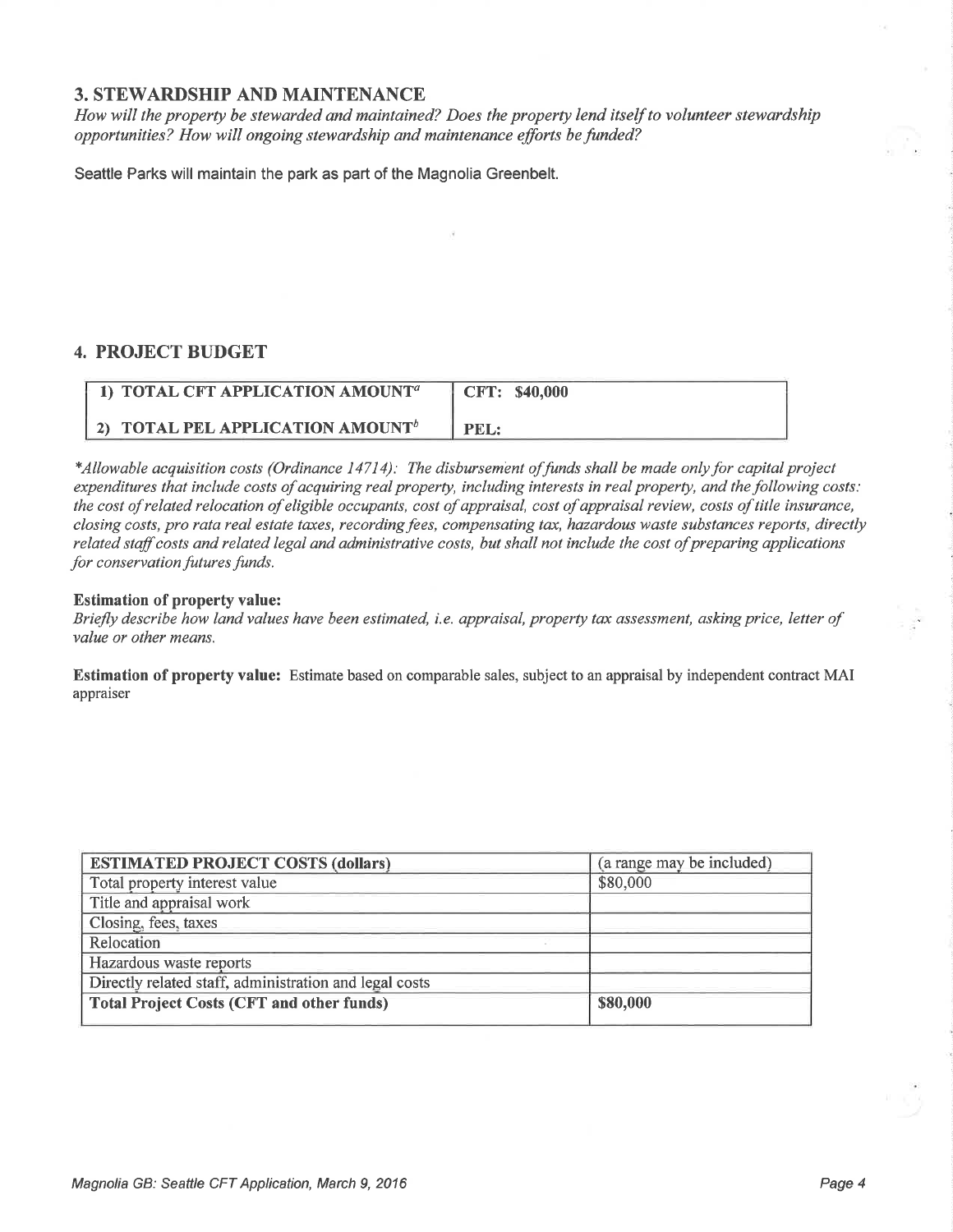| <b>MATCHING FUNDS SOURCES</b>                                    | Date Expended or<br>Committed | Match Funds Expended or<br>Committed (Amount) |
|------------------------------------------------------------------|-------------------------------|-----------------------------------------------|
| Seattle Metropolitan Park District<br><b>Acquisition Funding</b> | August 2014                   | \$40,000                                      |
|                                                                  |                               |                                               |
|                                                                  |                               |                                               |
| <b>Total Matching Funds</b><br><b>Currently Identified</b>       |                               | \$40,000                                      |
| Unidentified Remaining Match Need:                               |                               | none                                          |

#### Unidentified remaining match need

Please discuss briefly how the unidentified remaining match need above will be met:

Not applicable.

### 5. IN\_KIND CONTRIBUTIONS FROM PARTNERSHIPS

| <b>Brief Activity Description</b> | <b>Dollar Value of</b><br>In-kind<br><b>Contribution</b> | <b>Status</b><br>(Completed, or<br>Proposed in future?) | <b>Activity Date Range</b><br>(When was activity completed?<br>or, date proposed in future) |
|-----------------------------------|----------------------------------------------------------|---------------------------------------------------------|---------------------------------------------------------------------------------------------|
|                                   | none claimed                                             |                                                         |                                                                                             |
|                                   |                                                          |                                                         |                                                                                             |
|                                   |                                                          |                                                         |                                                                                             |
|                                   |                                                          |                                                         |                                                                                             |
| <b>TOTAL</b>                      |                                                          |                                                         |                                                                                             |

6. ATTACHED MAPS (Note: **Two maps** are now required; 1) site map and 2) general location  $8\frac{1}{2}$  x 11" maps are preferred, but 11x 17" is acceptable if folded and hole-punched for insertion into a three ring binder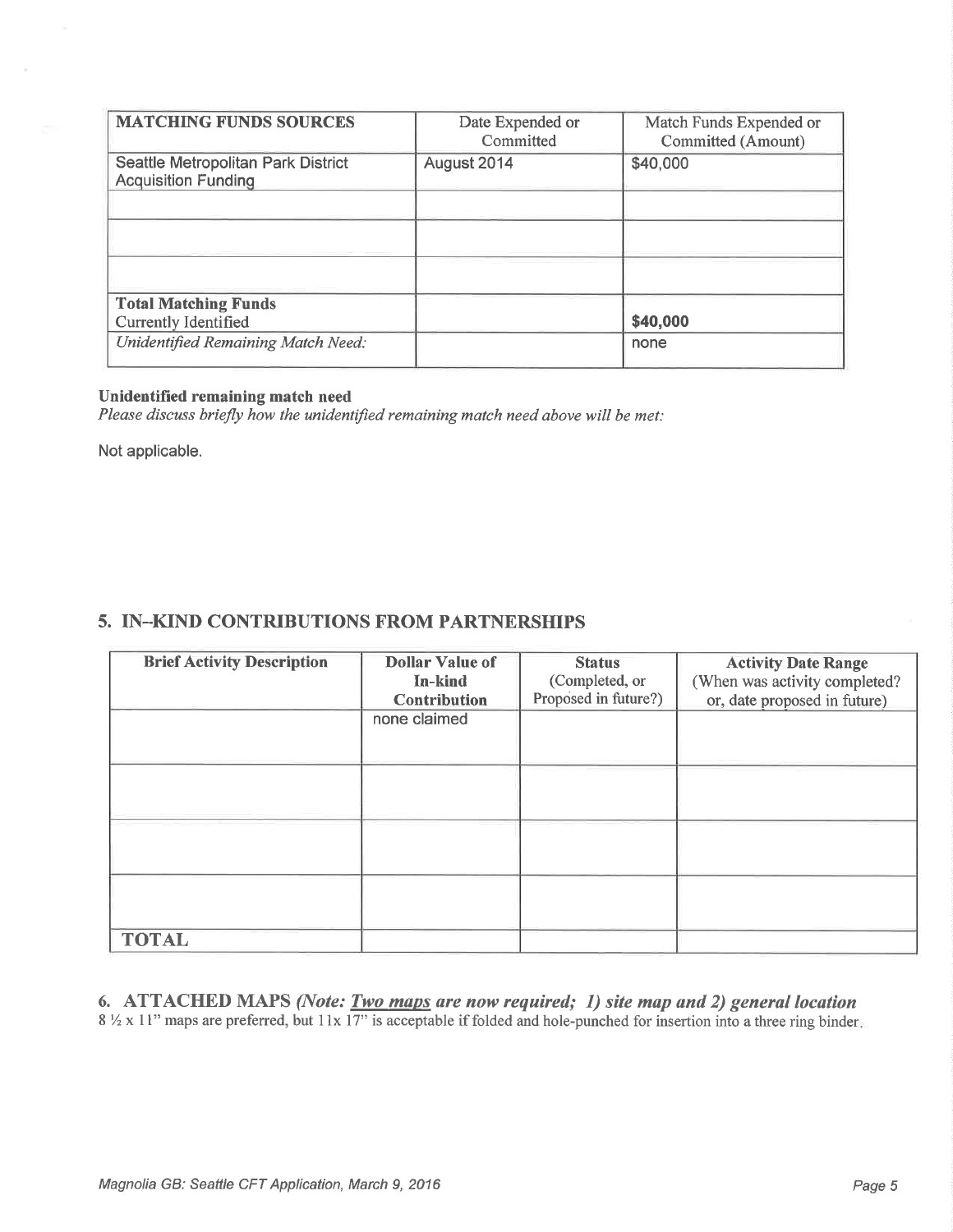